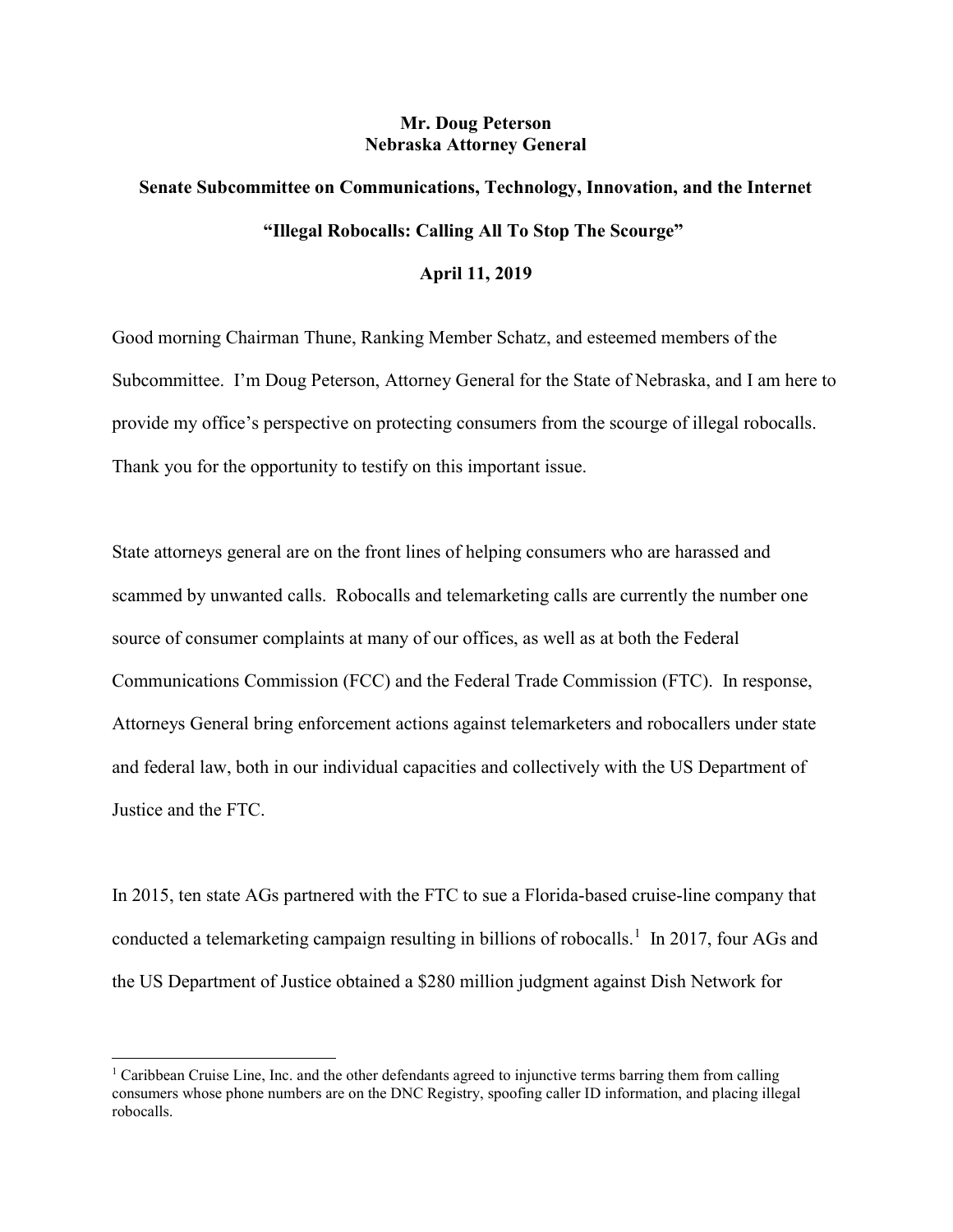knowingly engaging in pervasive telemarketing misconduct, such as placing repeated calls to people on the National Do Not Call Registry and using prerecorded messages.

Law enforcement alone, though, is not enough. As acknowledged in the FCC's Staff Report on Robocalls released this year, stopping illegal calls before they reach consumers is especially important because – unlike legitimate callers – these nuisance callers will not be deterred by the "prospect of enforcement [action] and [are] especially difficult to locate."<sup>2</sup>

For more than four years, we have been a loud – and sometimes critical – voice in the fight to make call blocking a reality for consumers. In September 2014, 39 attorneys general asked the FCC to clarify whether federal law was interfering with efforts by service providers to implement call-blocking technology.<sup>3</sup> Ultimately, in June 2015, the FCC clarified that federal law does not prohibit voice service providers from offering, upon a customer's request, callblocking technology.<sup>4</sup>

And in July 2017, 30 attorneys general responded in support of the FCC's proposal to allow voice service providers to block several types of obviously spoofed robocalls – such as those originating from unassigned telephone numbers or impossible telephone number combinations.<sup>5</sup> 35 attorneys general submitted similar comments to the FCC in October 2018. $6$ 

<sup>&</sup>lt;sup>2</sup> Report on Robocalls, CG Docket No. 17-59 (released Feb. 14, 2019).

<sup>&</sup>lt;sup>3</sup> Letter from Thirty-Nine (39) State Attorneys General to Chairman Wheeler, (dated Sept. 9, 2014).

<sup>&</sup>lt;sup>4</sup> FCC, CG Docket No. 02-278, Declaratory Ruling and Order, FCC 15-72 (June 18, 2015).

<sup>&</sup>lt;sup>5</sup> FCC, Advanced Methods to Target and Eliminate Unlawful Robocalls, CG Docket No. 17-59, Report and Order, FCC 17-151 (Nov. 17, 2017).

<sup>&</sup>lt;sup>6</sup> See Advanced Methods to Target and Eliminate Unlawful Robocalls, Reply Comments of Thirty-Five (35) State Attorneys General, CG Docket No. 17-59 at 2–3 (filed Oct. 8, 2018).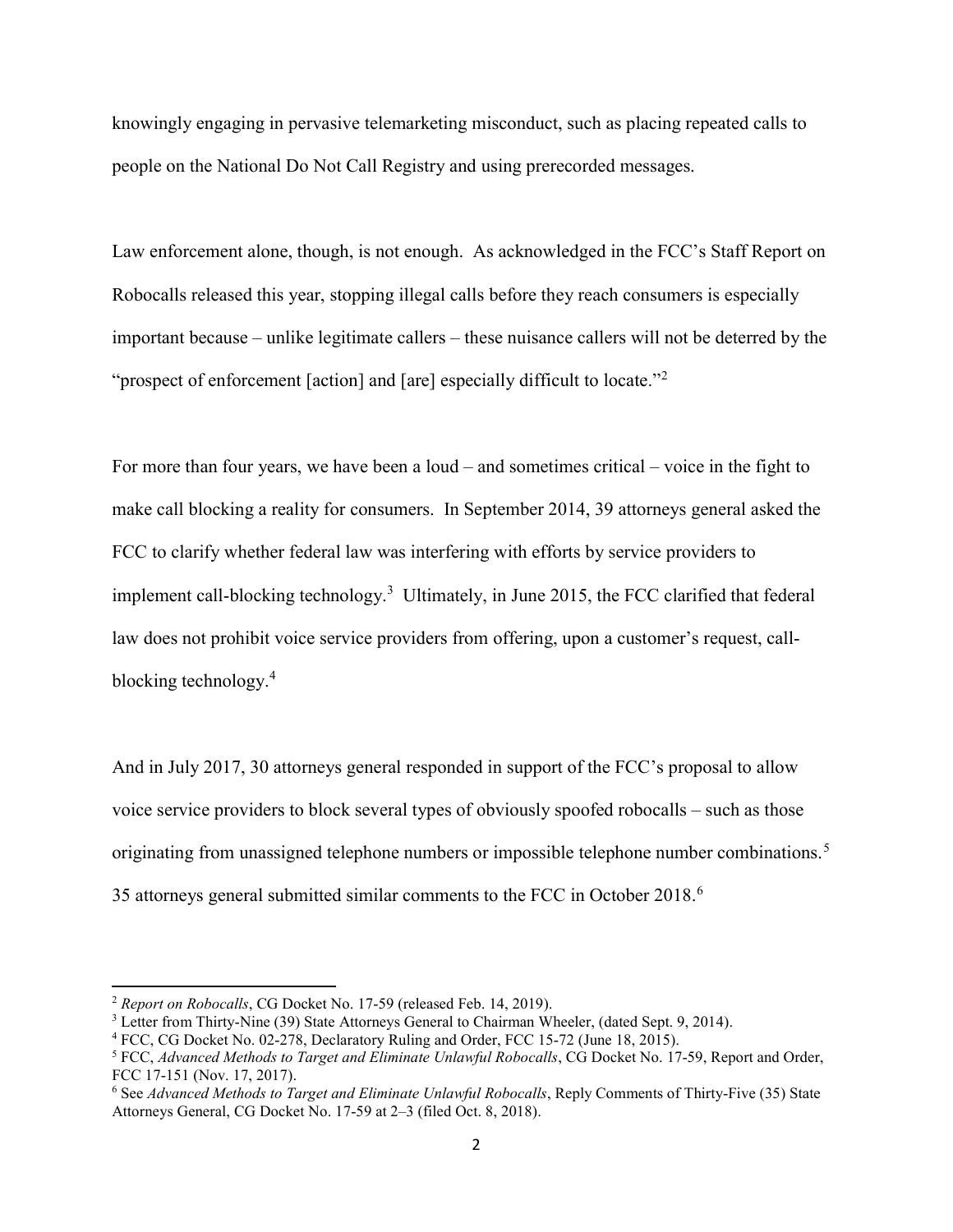We have known for years that technological solutions are part of the answer. Since 2015, though, it has been up to consumers to find, purchase, or otherwise adopt call-blocking technology. They had to download "apps" for their smartphones or enroll in a service provided by their carrier; and yet the problem continued to grow. We must do more. And more can be done with caller ID authentication and the STIR/SHAKEN standards.

In the last three years, industry participants have made significant progress towards development and implementation of the call authentication framework known as STIR/SHAKEN. But even the best solutions won't help consumers if industry participants and regulators fail to collaborate on implementation. This means widespread adoption of STIR/SHAKEN – so that as many consumers benefit from caller ID authentication as possible – and appropriate consumer education – so that consumers can still meaningfully interpret caller ID. It also means industrywide cooperation on traceback efforts, so that law enforcement can more easily identify the perpetrators of these illegal, mass-calling campaigns.

For these reasons, on March 6, 2018, Attorneys General from all 50 states, the District of Columbia, and 3 U.S. territories submitted a letter to Chairman Wicker expressing their support for the Telephone Robocall Abuse Criminal Enforcement and Deterrence Act – also known as the TRACED Act. We believe this legislation effectively addresses many of the concerns raised by federal regulators, service providers, private businesses, consumer advocacy groups, and other interested parties to combat illegal robocalls and spoofing. We are pleased to see that the TRACED Act requires implementation of STIR/SHAKEN, affirms the service provider's